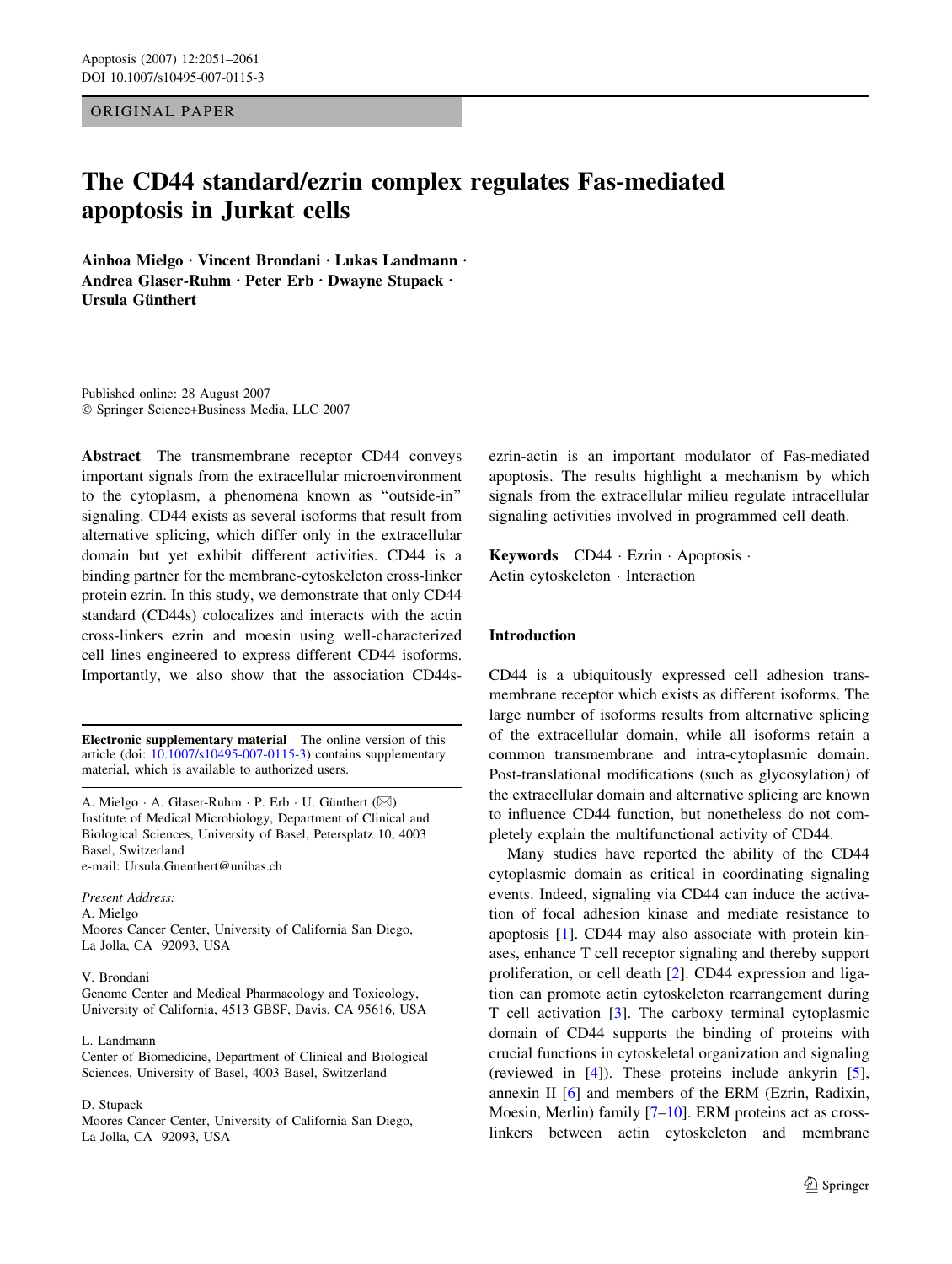receptors [[11](#page-9-0)]. ERM proteins can become activated either by phospholipid binding by their N-terminal domain or by phosphorylation of C-terminal threonine residue [\[9](#page-9-0), [10](#page-9-0)]. Once in their ''open and active'' conformation, the ERM Cterminal domain can bind actin cytoskeleton, while the Nterminal domain is able to associate with a number of transmembrane receptors, including CD44 [\[11](#page-9-0), [12](#page-9-0)]. These linker proteins have been shown to localize to membrane ruffles, microvilli, filopodia and cleavage furrows [[11\]](#page-9-0). In addition to their structural function, they have been implicated in several cellular functions that involve actin cytoskeleton rearrangement, including cell polarization, migration, morphology, survival and apoptosis [\[13–18](#page-9-0)].

The prototype member of the ERM protein family is ezrin. Ezrin and CD44 are ubiquitously expressed and associate via the binding of ezrin to the cytoplasmic domain of CD44, proximal to the transmembrane domain [\[9](#page-9-0)]. This association may function to regulate its subsequent interactions with downstream signaling pathways (reviewed by [\[7](#page-9-0)]). Phosphorylation of serine 291 by protein kinase C (PKC), and dephosphorylation of serine 325 in the cytoplasmic tail of CD44 result in dissociation of ezrin, and promote cell migration [\[18](#page-9-0)]. In myeloid cells, the binding of phosphorylated ERM proteins to CD44 regulates hyaluronan binding to CD44 [[19\]](#page-9-0). Supporting this idea, reports in other cell types suggest that phosphorylated ERM and CD44 play a critical role in microvilli formation, cell adhesion and cell migration [\[16](#page-9-0), [17\]](#page-9-0). Confocal microscopy studies on endothelial cells show colocalization of CD44, ERM proteins, actin filaments and PKC during wound healing [\[20](#page-9-0)]. Recruitment of ezrin and the actin cytoskeleton by CD44 has also been shown to be required for c-met signaling and activation of Ras [\[21](#page-9-0)]. In contrast, a recent study reveals that merlin, a member of the ERM family suppresses tumor growth by inhibiting CD44 hyaluronic acid interaction [\[22](#page-9-0)].

Actin stabilization and destabilization have both been shown to be implicated in regulation of apoptosis [\[23–25](#page-9-0)]. Many reports also suggest that ERM proteins regulate the initial phase of apoptosis through their effects on the actin cytoskeleton rearrangement. Indeed, it has been demonstrated that formation of blebs and disruption of nuclear integrity during apoptosis requires an intact actin cytoskeleton, and that actin accumulates at the basis of the apoptotic bodies [[25\]](#page-9-0). All these studies together suggest that membrane receptors, actin cross-linker proteins and cytoskeleton remodeling are tightly regulated and implicated in the control of the cell's fate. Nonetheless, the impact of CD44 on the actin cytoskeleton, via its effector protein ezrin, has not been elucidated in the context of apoptosis. Recently, we showed that CD44 variant (CD44v) isoforms block Fas mediated apoptosis [[26\]](#page-9-0) whereas the shorter standard isoform (CD44s) does not. This mechanism explains the different behavior of CD44s and CD44v observed during apoptosis induction. Here, we extend these studies, investigating the interaction between ERM proteins and different CD44 isoforms, in Jurkat cells in the context of cell death. Our results implicate CD44-ERM interaction as an important regulator of Fas-mediated killing.

## Material and methods

Cell lines and generation of CD44 transfectants

Jurkat cells (human T cell leukemia line) obtained from the American Type Culture Collection (ATCC) were cotransfected by electroporation as described in [\[26](#page-9-0)] with a neomycin resistance plasmid and CD44s, CD44v or CD44s lacking the cytoplasmic domain  $(CD44s\Delta\text{cyt})$  encoding DNA. The constructs contain EGFP (enhanced green fluorescence protein) fused at the CD44 carboxy terminal end (Fig. [1A](#page-2-0)).

Expression of CD44 isoforms was confirmed by flow cytometry with fluorescently labeled antibodies for panCD44 and CD44v isoforms. Cells with similar green fluorescence intensity were sorted on a MoFlo high-speed cell sorter (DakoCytomation, Zug, Switzerland).

## Cytochalasin D treatment

Cells were exposed to  $0.5 \mu g/ml$  of cytochalasin D (CD, Sigma) for 90 min before apoptosis induction for 5 h with FasL. The short-term treatment used in this study inhibits actin polymerization without general cytotoxicity, as assessed by analytical cytology analyses [[27\]](#page-9-0). Apoptosis was evaluated by flow cytometry by measuring the sub G1 population.

Induction and evaluation of apoptosis

## FasL and anti-human Fas treatment

As previously described [\[26](#page-9-0)], Neuro-2a cells producing recombinant mouse FasL were kindly provided by A. Fontana (University Hospital, Zürich, Switzerland). Jurkat transfectants ( $5 \times 10^5$  cells/ml) were incubated with serial dilutions of FasL or with a Fas cross-linking antibody (100 ng/ml) (clone 7C11, Immunotech, Marseille, France) for 1, 3 or 6 h at  $37^{\circ}$ C.

Untreated and Fas triggered cells were collected, and evaluated for apoptosis with different methods.

1. AnnexinV/PI. Cells were stained with annexinV labeled with allophycocyanine (APC) (Alexis, Basel,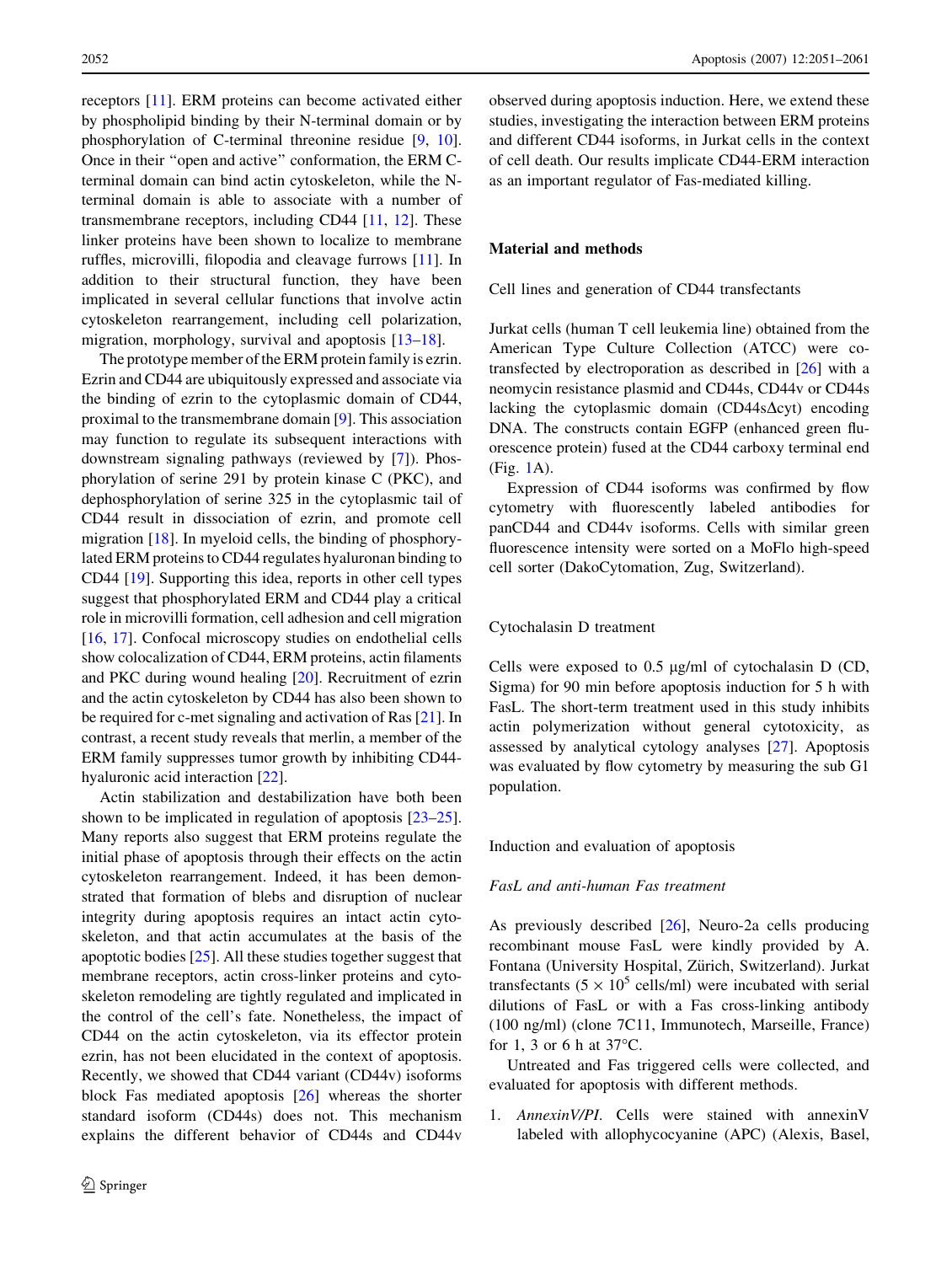<span id="page-2-0"></span>Fig. 1 Expression of CD44 isoforms in Jurkat transfectants and CD44s/ezrin colocalization. (A) Scheme of the different CD44-EGFP constructs used for transfection of Jurkat cells. Jurkat cells transfected with CD44s (B), CD44s $\Delta$ cyt (C) and CD44v2-10 (D). Cells were stained with anti-panCD44 antibody (Hermes-3), followed by Cy2 labeled goat anti-mouse antibody (green fluorescence) and with anti-ezrin antibody followed by TxR labeled goat anti-rabbit antibody. The merge in yellow represents colocalization between CD44s and ezrin. The 2D histograms display the voxel pattern of colocalization between CD44 and ezrin. (E) Histogram representing the percentage of colocalization between CD44 and ezrin (black bars) and ezrin and actin (gray bars). Data are means of three to four data sets and were analyzed with the student *t*-test,  $(*P < 0.05;$  $*$ <sup>\*</sup> $P$  < 0.01)



Switzerland) and  $5 \mu g/ml$  propidium iodide (PI) (Sigma, Buchs, Switzerland) and percentage of apoptotic cells was evaluated as described in [[26\]](#page-9-0).

2. Hypodiploid DNA. Cells were incubated overnight, at 4-C, in the dark in a hypotonic DNA binding buffer (see description in [\[28](#page-9-0)]). Apoptotic rates of untreated and FasL treated cells were compared by flow cytometry. Apoptosis was evaluated by measuring loss of PI staining (corresponding to the subdiploid DNA population also called subG1 population which represents the apoptotic population) [[28\]](#page-9-0).

3. PARP p85. Cells were treated as described in [[26\]](#page-9-0) and percentage of apoptotic cells was evaluated by flow cytometry by measuring the PE positive cells.

The data obtained from these three methods were analyzed with the CellQuest program (Becton Dickinson).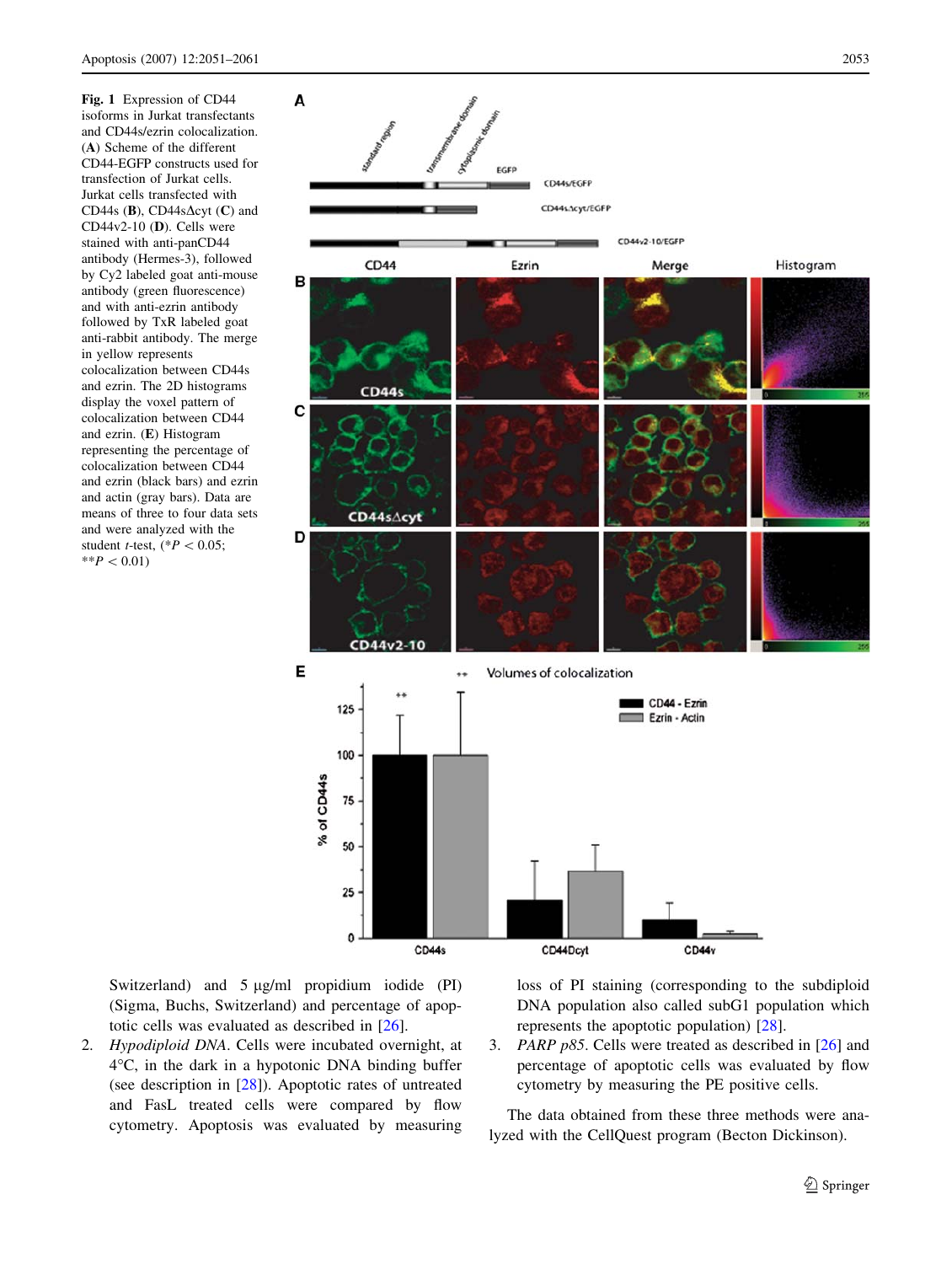#### Confocal microscopy

For confocal analysis Jurkat CD44s, Jurkat CD44s∆cyt and Jurkat CD44v cells were washed in PBS, fixed 20 min at room temperature with 2% PFA, washed twice with PBS and permeabilized 10 min on ice with 1% triton. Staining was performed with mouse monoclonal anti-human pan-CD44 (Hermes 3) followed by secondary goat anti-mouse labeled with Cy2 (Amersham). Cells were washed and also stained with rabbit anti-human ezrin antibody (Cell signaling, Allschwil, Switzerland) followed by secondary goat antirabbit labeled with TxR fluorochrome (Southern Biotechnology, Reinach, Switzerland). Incubations with the antibodies were performed on ice, in the dark, during 1 h and the cells were extensively washed with PBS between the different steps. All antibodies were diluted in PBS with 1% BSA. After staining, the cells were spun onto slides (Cytospin) and mounted in Mowiol. For quantitative colocalization, cells were grown on fibronectin-coated coverslips and immunoreacted as described above. Confocal image stacks were recorded on a Nikon confocal microscope operating in the simultaneous acquisition mode. Images were recorded without clipping of the dynamic range, with detector settings calibrated to the brightest signal (CD44s) and analyzed for colocalization using the Imaris software package (Bitplane AG, Zürich). After application of a  $3 \times 3 \times 3$  median filter preventing the formation of noise induced, single voxel signal in the colocalization maps [\[29](#page-9-0)], a region of interest corresponding to the CD44 signal was defined by masking the datasets with a threshold at 5% of maximum green intensity. Thresholds for colocalization were picked automatically by an algorithm excluding intensity pairs that exhibit no correlation (Pearson's coefficient  $\lt 0$  [\[30](#page-9-0)] and corrected manually in a few cases with thresholds below the noise level  $(\sim 8\%$  of maximum intensity). Quantification included determination of colocalized volume and Pearson's correlation coefficient, which has the advantage of being independent of background.

## SDS-PAGE and western blotting

As described in [\[26](#page-9-0)], Jurkat cells were collected, lysed in RIPA buffer and extracts were separated on 10% SDS polyacrylamide gels. Proteins were transferred to polyvinylidene fluoride (PVDF) membranes (Schleicher and Schuell, Dassel, Germany) and blocked for 1 h at room temperature in PBS with 3% Top Block (Juro, Luzern, Switzerland). Expression of CD44, ezrin, and tubulin were detected with mouse monoclonal anti-human CD44 (clone Hermes 3, kindly provided by E. Butcher, Stanford, CA), mouse monoclonal anti-human ezrin (clone 18, Transduction Laboratories, Basel, Switzerland), mouse monoclonal

anti-tubulin (clone 236-10501, Molecular Probes, Leiden, The Netherlands), followed by goat anti mouse-HRP (Pierce). The signal was visualized by chemoluminescence with Super Signal Substrate (Pierce).

## Nitrogen cavitation bomb

A total of 10<sup>8</sup> cells were collected, washed with PBS, centrifuged 5 min at 1,300 rpm and incubated for 30 min at 4°C on a rotating wheal with magnetic beads coated with a secondary goat anti-mouse IgG antibody (Dynal, Hamburg, Germany). The beads were consecutively coated with anti-panCD44 antibody (clone Hermes 3) according to the manufacturer's protocol. The cells coated with beads were then treated with FasL for 10 min at 37°C or left untreated, washed with ice cold H-Buffer (250 mM sucrose, 10 mM Na-Hepes pH 7.2, 2 mM MgCl<sub>2</sub>, 10 mM NaF, 1 mM sodium vanadate) and retrieved with a magnetic device (Dynal) several times. The cells coated with the beads were then surface crosslinked for 2 h at  $4^{\circ}$ C in a rotating wheel with 1 mg/ml DTSSP [3,3'-Dithiobis-(sulfosuccinimidylpropionate)] (Pierce). Cross-linking was stopped by incubating the cells with 20 mM Tris-HCl pH 7.5 for 15 min on ice. Cells were intensively washed in H-Buffer, resuspended in H-Buffer+ (H-Buffer with  $6.6 \mu M$  Pervanadate and 1 mini tablet of a protease inhibitor cocktail (Roche, Penzberg, Germany) for 10 ml of solution. The number of cells coated with beads was counted under the microscope and approximately  $40 \times 10^5$  cells per sample were disrupted in a nitrogen cavitation bomb at  $-196^{\circ}$ C and 600 psi (pounds per square inch) [\[31](#page-9-0)]. After disruption of the membranes, the samples were washed and retrieved four times and finally resuspended in  $2 \times$  SDS sample buffer. For further western blotting analysis, the extracts were processed as described above and immunoblotted with mouse monoclonal anti-ezrin antibody (Transduction Laboratories) followed by goat anti mouse-HRP (Pierce). The signal was visualized by chemoluminescence (Pierce).

## Results

#### CD44s and ezrin colocalize and interact together

To determine if ezrin interacts with any isoform of CD44 during apoptosis, we used the Jurkat cell model previously established which selectively express different CD44 isoforms. Jurkat cells normally express Fas, but not CD44, constitutively and can easily be induced to undergo apoptosis with FasL or a Fas cross-linking antibody (clone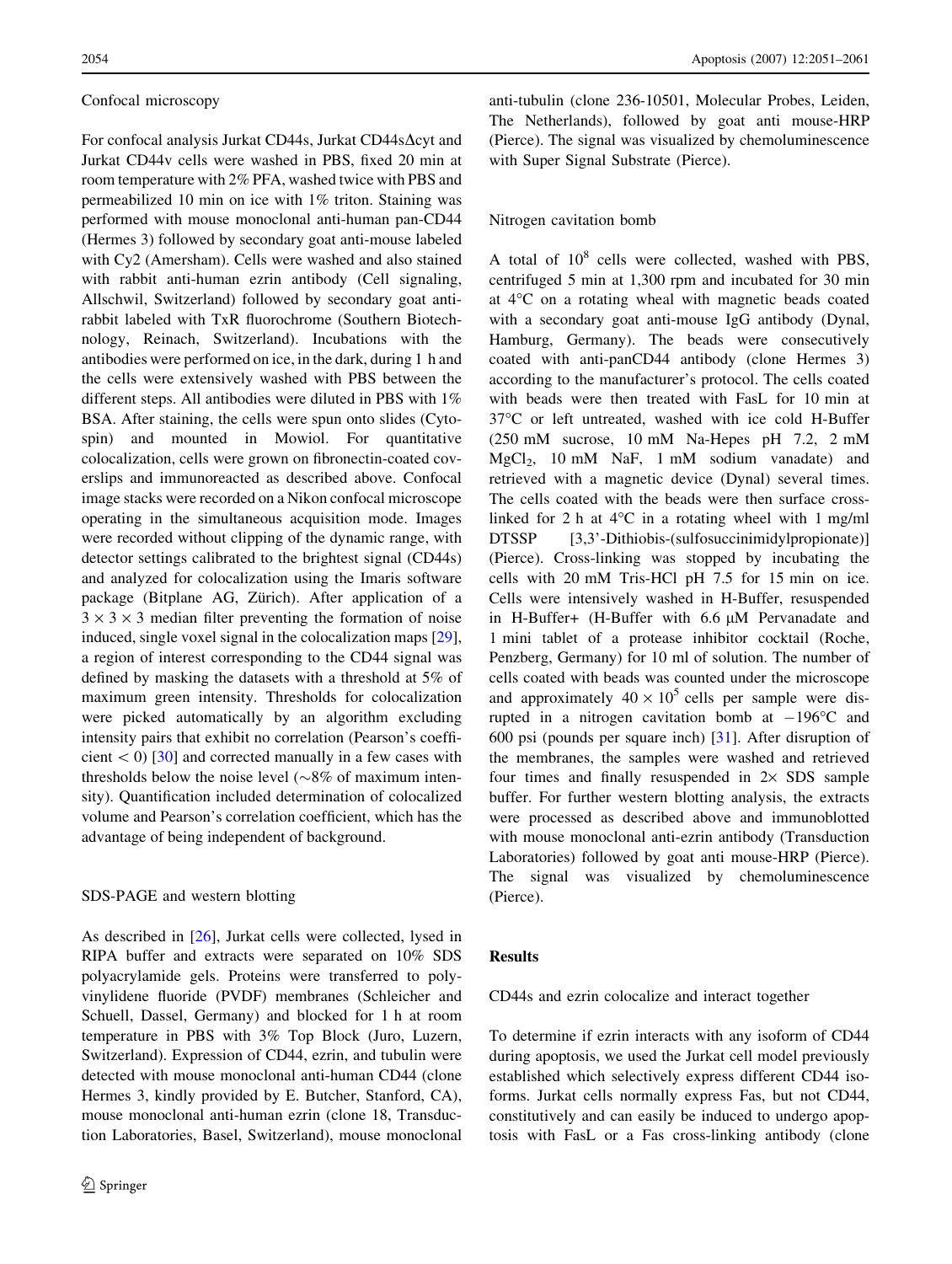<span id="page-4-0"></span>7C11). Our Jurkat cell lines stably expressed cDNA constructs for CD44s (Ju CD44s), CD44v2-10 (Ju CD44v2- 10), CD44v3 (Ju CD44v3), CD44v6 (Ju CD44v6), CD44v9 (Ju CD44v9) and CD44s $\Delta$ cyt (Ju CD44s $\Delta$ cyt) (Fig. [1](#page-2-0)A). As a control we used Jurkat cells transfected with the neomycin resistance plasmid alone (Ju neo). Transfected cells were analyzed by flow cytometry for CD44, Fas and ezrin expression levels (data not shown). Only cell lines with comparable CD44, Fas and ezrin levels were used for these studies.

Confocal data sets of the cells were analyzed for colocalization. CD44s showed considerable overlap between CD44 and ezrin which was found predominantly at the plasma membrane (yellow merge) (Fig. [1B](#page-2-0)) and which contained 32% (vol/vol) of the green signal. Accordingly, the 2D histogram displayed a distinct distribution of voxels arranged in a diagonal pattern, thus indicating colocalization. Ezrin interacts with the cytosolic domain of CD44, accordingly, colocalization between  $CD44s\Delta$ cyt and ezrin was strongly decreased (Fig. [1](#page-2-0)C). Thus, the cytosolic domain is critical for recruitment of ezrin to CD44.

Surprisingly, only 10% of the CD44v2-10 isoform, which shares the cytoplasmic domain with CD44s, showed overlap with ezrin (Fig. [1](#page-2-0)D). Both constructs,  $CD44s\Delta$ cyt and CD44v, displayed histograms with voxels arranged along the two axes and lacking the diagonal distribution (Fig. [1C](#page-2-0) and D). In addition, correlation coefficients, which provide a measure for the linear intensity relationship of two channels  $(1 = absolute linear)$ relation,  $0 =$  no relation), are quite high in CD44s (0.864) and show significant decreases in CD44s $\Delta$ cyt and CD44v that paralleled the results using volumetric data, as shown in Fig. [1](#page-2-0)E. We observed a strong colocalization between CD44s, ezrin or actin but this colocalization did no longer exist when we substituted the standard form of CD44 (CD44s) by the variant isoform (CD44v2-10) or the CD44s $\Delta$ cyt isoforms (Fig. [1](#page-2-0)E). Moreover, CD44s $\Delta$ cyt, as well as CD44v, displayed colocalization parameters in the range of those observed in Jurkat neo cells used as negative control (data not shown). Our results clearly support a molecular interaction between ezrin, actin and the cytoplasmic domain of CD44s, but not CD44v. Therefore, while the cytosolic domain of CD44 may be necessary for interaction with ezrin, it is insufficient to mediate this interaction. Jurkat cells also express moesin, and the active phosphorylated forms of ezrin and/or moesin (Unpublished observations) are detected in these cells. When Jurkat transfectants were stained with either antimoesin or anti-phospho-ERM (pERM) specific antibodies, we observed a strong colocalization between CD44s and moesin or pERM. No colocalization was observed with  $CD44v$  or  $CD44s\Delta$ cyt (Unpublished observations). Together, these results support the notion that active

forms of ezrin, and likely moesin, interact with actin and the cytosolic domain of CD44s.

To extend and confirm these results, we performed coimmunoprecipitation experiments using the nitrogen cavitation bomb method. This alternative procedure to "standard" co-immunoprecipitations offers the advantage that it is detergent-free, and therefore provides an excellent method to examine protein interactions among membrane proteins found in lipid rafts [[31](#page-9-0)]. To study the interaction between CD44 and ezrin, we targeted CD44 in Jurkat neo, Jurkat CD44s, Jurkat CD44v2-10, v3, v6, v9 and Jurkat  $CD44s\Delta$ cyt cells by cavitation bomb extractions, followed by immunoblotting with anti-ezrin antibody (Fig. 2A). An interaction was readily observed with the CD44s isoform,



Fig. 2 Interaction between CD44s and ezrin. (A) Western blotting for ezrin on CD44 cavitation bomb extractions from Jurkat neo, Jurkat CD44s, Jurkat CD44v3, Jurkat CD44v6, Jurkat CD44v9, and Jurkat  $CD44s\Delta$ cyt. Cells were incubated with magnetic beads coated with mouse anti-human CD44 antibody. (B) Western blotting for ezrin on CD44 cavitation bomb extractions from Jurkat neo, Jurkat CD44s, and Jurkat CD44v2-10, untreated or treated for 15 min with FasL, before nitrogen cavitation bomb extraction. (C) Western blotting showing the expression of panCD44, ezrin and tubulin as a loading control in the different transfectants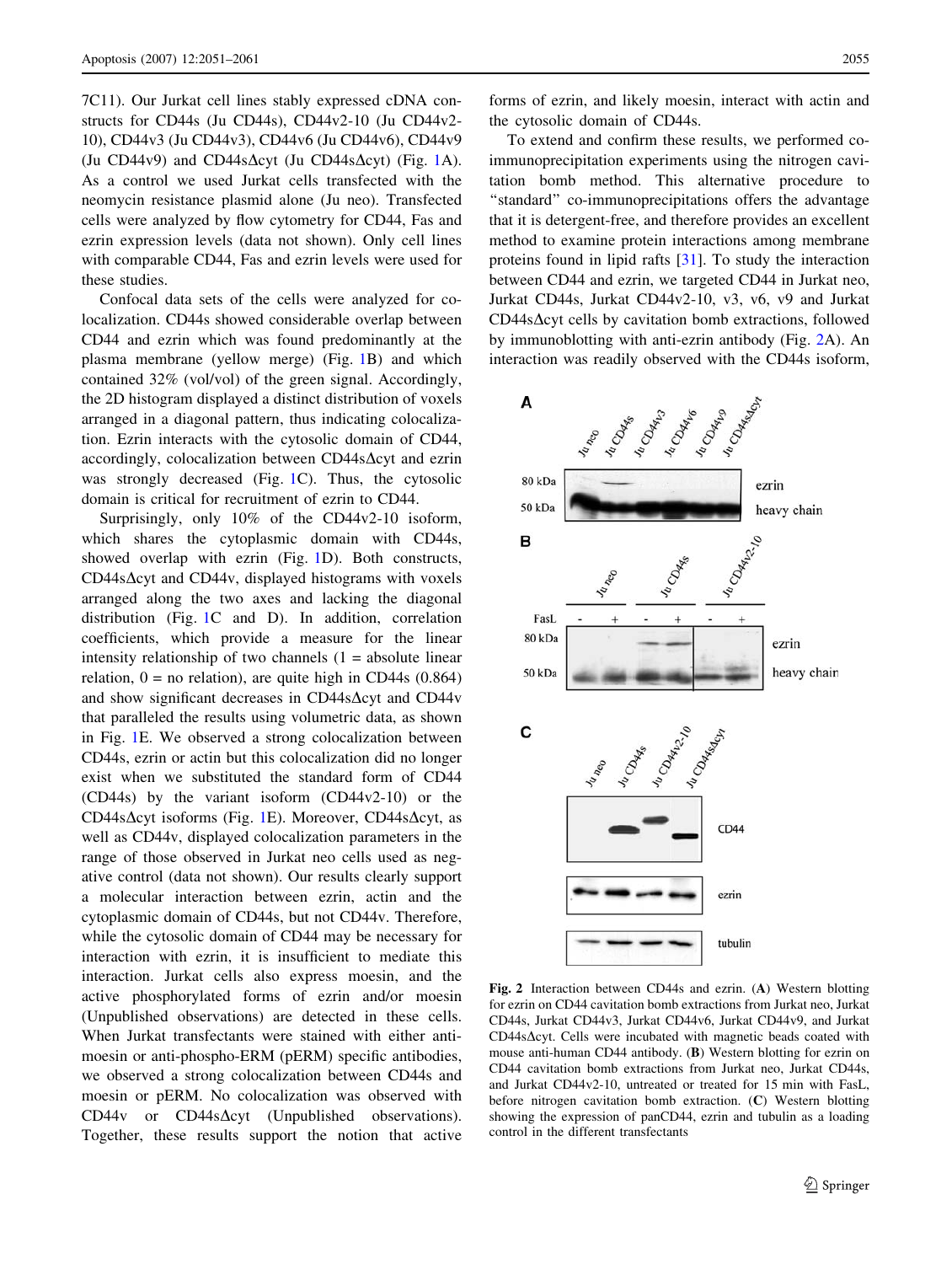yet not with other isoforms of CD44. Furthermore, anti-CD44 cavitation bomb extractions from Jurkat neo, Jurkat  $CD44s\Delta$ cyt and Jurkat CD44v2-10 did not yield any evidence of interaction with ezrin.

These studies were reproduced under two different conditions: cells untreated and cells treated with FasL for 15 min (Fig. [2B](#page-4-0)). An 80 kDa band corresponding to ezrin was evident in the extracts from Ju CD44s cells treated (and untreated) with FasL. A band at 50 kDa corresponding to the heavy chain of the antibody coupled to the magnetic beads was observed in all the samples, suggesting that equal quantities of immunprecipitants were analyzed in each case. As an additional control, we confirmed that equal expression of CD44 was maintained in all transfectants via immunoblotting (Fig. [2C](#page-4-0)). These data confirm that ezrin interacts selectively with the intracellular domain of CD44s and that this interaction is present when the cells are induced to undergo apoptosis with FasL. Interestingly, all CD44 isoforms share an identical cytoplasmic domain, thus it is particularly intriguing that interaction between the CD44v isoforms and ezrin was not observed.

## Cells expressing CD44s $\Delta$ cyt are more resistant to Fas mediated apoptosis

To understand the role of the CD44 cytoplasmic domain in apoptosis induction we conducted in vitro functional assays using Jurkat neo, Jurkat CD44s, Jurkat CD44s $\Delta$ cyt and Jurkat CD44v2-10 transfected cells. We analyzed Jurkat cells expressing CD44s, which interacts with ezrin together with Jurkat CD44v2-10 as a characterized negative control for cell apoptosis in our model  $[26]$  $[26]$ , and Jurkat CD44s $\Delta$ cyt as a negative control for ezrin interaction. The different transfectants were treated with a Fas cross-linking antibody for 1, 3, or 6 h, and apoptotic cells were detected by AnnexinV/PI staining (Fig. [3](#page-6-0)A). The control cell Jurkat CD44v2-10 was highly protected from Fas-mediated apoptosis as previously described  $[26]$  $[26]$ . Interestingly, Ju CD44s $\Delta$ cyt cells were also significantly more resistant to apoptosis than Ju CD44s cells. In fact, after 3 and 6 h treatment with Fas cross-linking antibody, Ju CD44s $\Delta$ cyt showed only 7 and 15% of apoptotic cells, respectively. Ju CD44s and Ju neo cells exhibited higher rates of cell death, about 20% at 3 h induction and 35% at 6 h induction (Fig. [3](#page-6-0)A). Similar results were obtained by measuring hypodiploid DNA after treating the cells for 3 and 6 h with FasL (Fig. [4](#page-7-0)B). Indeed, after 6 h treatment we observed 38% of apoptotic cells in the Ju CD44s but only 15% in the Ju CD44s $\Delta$ cyt cells. We obtained similar results when the cells were treated with FasL (Fig. [3](#page-6-0)C) or a Fas cross-linking antibody for 3 or 6 h (Fig. [3](#page-6-0)D) and the amount of apoptotic cells was detected by quantifying PARP cleavage. JuCD44s exhibited 41.6% of apoptotic cells, whereas JuCD44s $\Delta$ cyt showed only 19.2% (Fig. [3D](#page-6-0)). These results suggest that the deletion of the cytoplasmic domain of CD44s plays a critical role in governing the susceptibility of cells to undergo apoptosis.

Cells expressing CD44s show reduced apoptosis after treatment with cytochalasin D

Others have described that the cytoplasmic domain of CD44 can interact with the actin cytoskeleton via linker proteins such as the ERM proteins [[7–9](#page-9-0)]. To examine the relevance of the actin cytoskeleton during apoptosis, we examined the impact of depleting F-actin prior to treating the different transfectants with Fas. Jurkat cells expressing CD44s, CD44s $\Delta$ cyt and CD44v2-10 were either treated for 5 h only with FasL or briefly pre-treated with the inhibitor of actin polymerization Cytochalasin D (CD), then exposed for 5 h to FasL to induce apoptosis. Similar amounts of apoptotic cells were observed in the Ju neo, Ju CD44v2-10, and Ju CD44s $\Delta$ cyt before and after treatment with CD (Fig. [4A](#page-7-0)). However, although all Jurkat transfectants express similar levels of Fas, only Ju CD44s showed a significant decrease in apoptosis from 35 to 18%, when they were pre-treated with CD (Fig. [4](#page-7-0)A). Interestingly, we could decrease apoptosis either by deleting the cytoplasmic domain of CD44s or by disrupting the actin cytoskeleton (Fig. [4A](#page-7-0), gray bars, CD44s vs. CD44s $\Delta$ cyt). The data implicate that the actin-CD44s interaction is critical in inducing apoptosis, and that disruption of the actin cytoskeleton affects the pro-apoptotic effect of CD44s. When the cytoskeleton was disrupted with CD prior to apoptosis induction, Ju CD44s cells showed a much lower increase in apoptosis, only 16.5% of apoptotic cells (Fig. [4B](#page-7-0), second row, third panel) compared to 34.7% observed in the absence of CD (Fig. [4B](#page-7-0), second row, middle panel). CD treatment had no influence on the apoptosis susceptibility of Ju neo, Ju CD44s $\Delta$ cyt, and Ju CD44v2-10 (Fig. [4B](#page-7-0), first, third, and fourth row). In the presence or absence of CD, all three transfectants exhibit similar rates of apoptosis. Together, these results suggest that the cytoplasmic domain of CD44s but not the one of CD44v is required for actin organization and consequently apoptosis induction.

# Discussion

CD44s–actin interaction is required for Fas-mediated apoptosis

Many of the direct interactions between ERM proteins and transmembrane proteins involve adhesion receptors. ERM proteins were first found to interact with the cell adhesion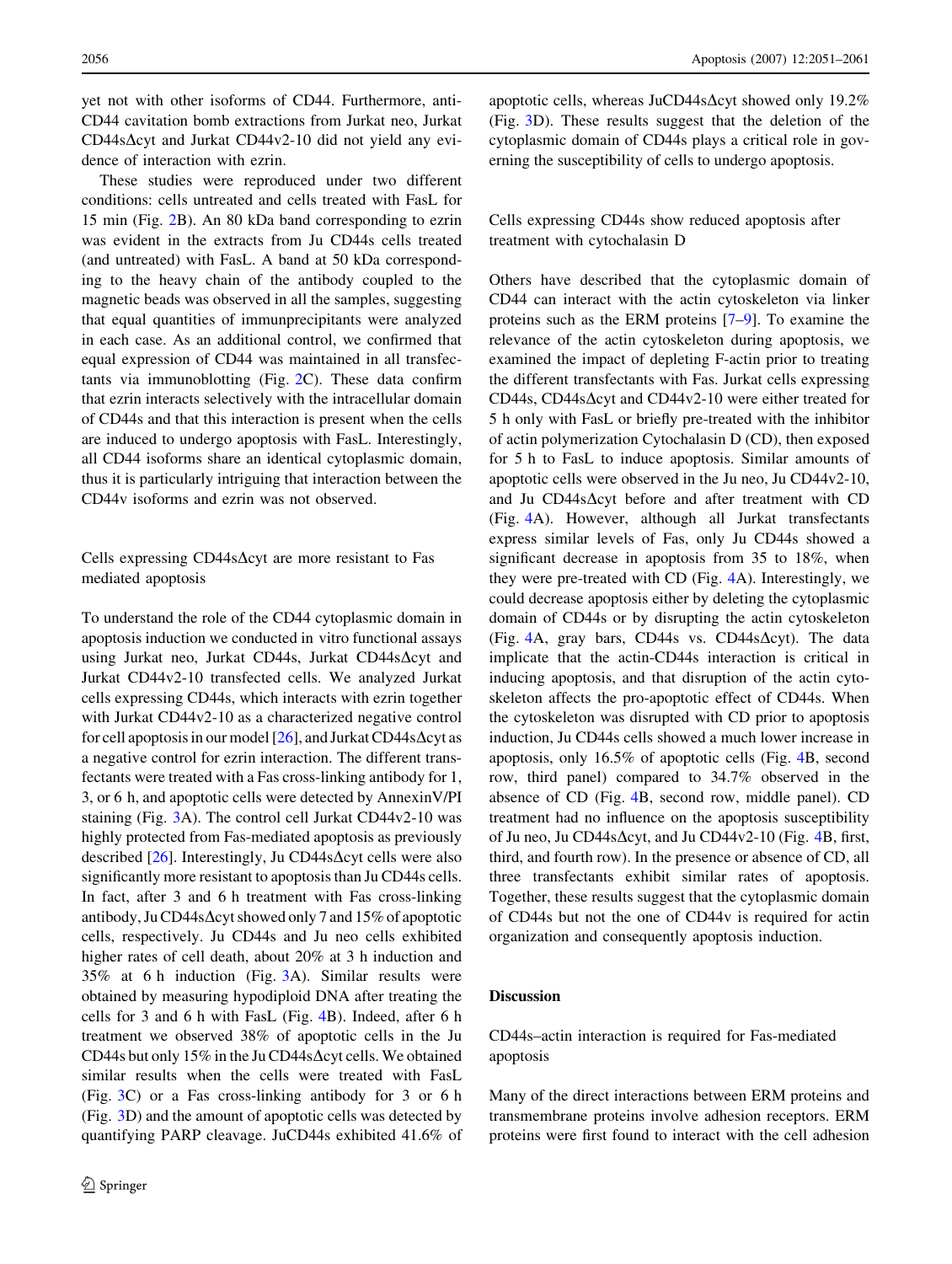<span id="page-6-0"></span>

Fig. 3 Jurkat CD44s $\Delta$ cyt cells are more protected from Fas mediated apoptosis than Jurkat CD44s. (A) Jurkat neo, Jurkat CD44s, Jurkat  $CD44s\Delta$ cyt and Jurkat  $CD44v2-10$  were treated with Fas crosslinking antibody for 1, 3 or 6 h. Apoptotic cells were determined with annexinV/PI staining. Values are given for one experiment representative of three. (B) Jurkat transfectants were treated with recombinant FasL for 3 or 6 h. The amount of apoptotic cells was determined by measuring hypodiploid DNA (hypodiploid DNA = subG1 apoptotic population). Data are representative of three independent experiments and were analyzed with the Wilcoxon signed rank test ( $P < 0.05$ ). (C) Jurkat neo, Jurkat CD44s, Jurkat CD44s $\Delta$ cyt and Jurkat CD44v2-10 were treated with recombinant FasL for 3 or 6 h. The percentage of apoptotic cells was determined by flow cytometry with an antibody

recognizing the cleaved form of PARP followed by a secondary antibody labeled with PE. Apoptosis was calculated by subtracting the control values (between 2 and 4%) from the values obtained with FasL treatment. Data are representative of three independent experiments and were analyzed with the Wilcoxon signed rank test  $(*P<0.05)$ . (D) FACS analysis of Jurkat CD44s and Jurkat  $CD44s\Delta$ cyt untreated and treated for 3 h with Fas cross-linking antibody. Percentage of p85 PARP positive cells was evaluated by flow cytometry with an anti-p85 PARP antibody followed by a secondary antibody labeled with PE. The bar is limiting the living cells on the left according to the control. Numbers in the upper right corner represent the percentage of apoptotic cells

receptor CD44 [\[7](#page-9-0), [8\]](#page-9-0) through a positively charged juxta-membrane region in the CD44 cytoplasmic domain [\[9](#page-9-0)]. The interaction between ezrin and CD44 is tightly regulated by Rho GTPases [[6\]](#page-9-0) and PKC [\[18](#page-9-0)]. The ability of ezrin to interact with CD44 in a highly regulated fashion strongly indicates that ezrin might have a role in regulating cytoskeleton rearrangement. In this report, we demonstrate that ezrin differentially binds to CD44 isoforms. All isoforms share a common cytoplasmic domain and a different extracellular domain. Here we show that ezrin only colocalizes with the CD44s, but not with CD44 lacking the cytosolic domain or CD44v.

A similar behavior has been observed in other cell adhesion molecules such as integrins. Integrins are also subjected to alternative splicing and exist in various isoforms differing intra- and extra-cellularly. Interestingly, ligation of integrins with substrate ligands leads to actin polymerization and the formation of stable adhesion complexes, and can promote resistance to Fas-mediated apoptosis, while antagonism of integrins instead promotes apoptosis (reviewed in [\[32](#page-9-0)]). It is possible that CD44 and integrins work in an integrated fashion to modulate cellular predisposition to apoptosis based on the local microenvironment. Future experiments will address the role of CD44 and integrins in the coordination of susceptibility to programmed cell death.

Interestingly, differences in the extracellular domains of integrins, or in the composition of integrin heterodimers,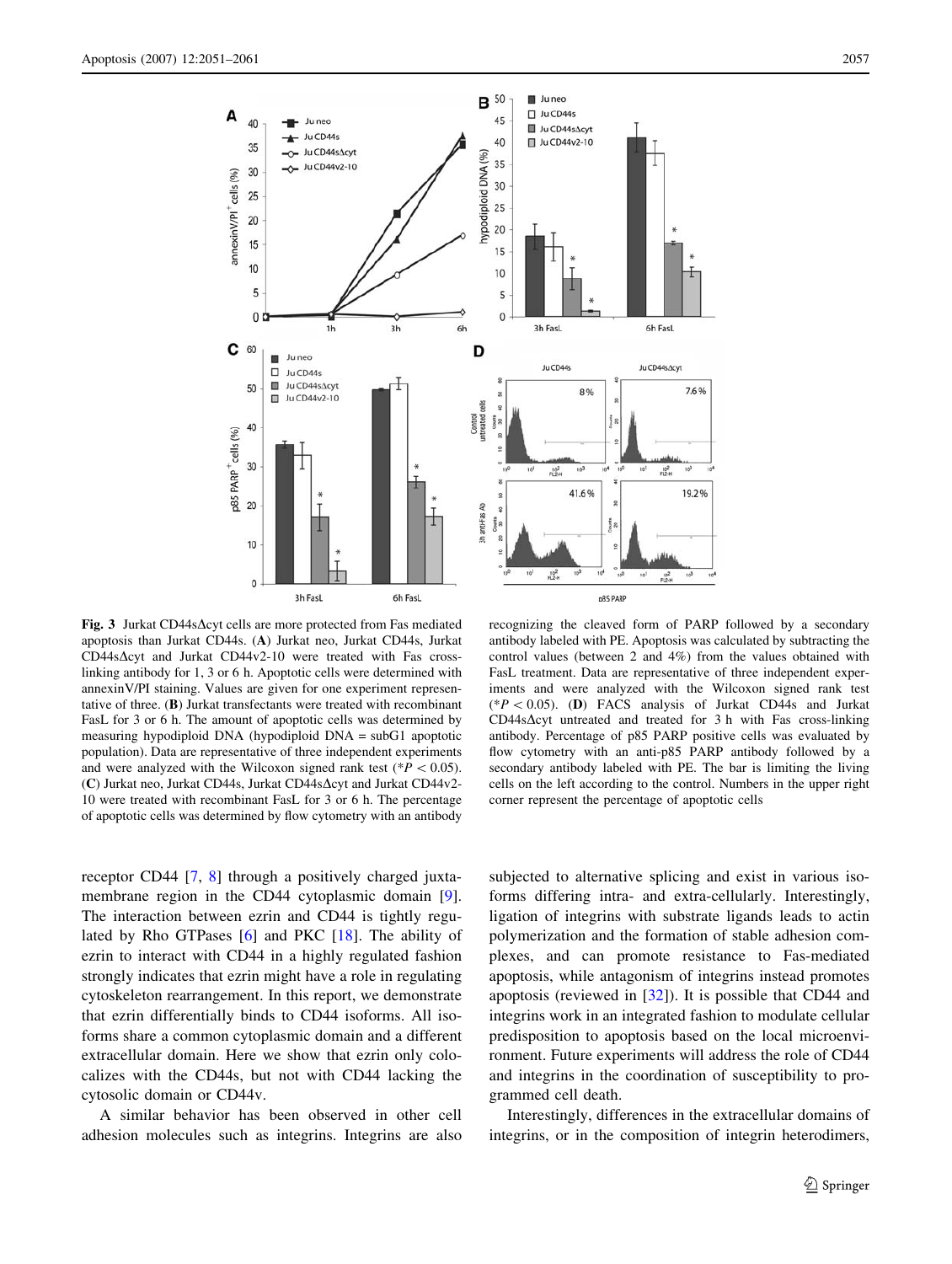<span id="page-7-0"></span>Fig. 4 Disruption of the actin cytoskeleton protects Jurkat CD44s cells from Fas mediated apoptosis. (A) Jurkat transfectants were either treated for 5 h only with recombinant FasL or pre-treated for 90 min with Cytochalasin D (CD) followed by 5 h treatment with FasL. Apoptotic cells were evaluated by measuring hypodiploid DNA. Data are representative of three independent experiments and were analyzed with the Wilcoxon signed rank test  $(*P < 0.05)$ . (B) FACS analysis of Jurkat neo, Jurkat CD44s, Jurkat CD44s $\Delta$ cyt and Jurkat CD44v2-10 untreated cells, treated with FasL for 5 h or pretreated with Cytochalasin D (CD) for 90 min followed by incubation for 5 h with FasL. The numbers in the quadrants represent the percentage of apoptotic cells obtained in one experiment representative of three. The percentage of apoptotic cells was evaluated by measuring hypodiploid DNA (hypodiploid DNA = subG1 apoptotic population). The bar is limiting the living cells on the right according to the control



**Hypodiploid DNA** 

leads to differences in candidate ligands. Interactions with extracellular ligands can trigger diverse intracellular signals and modulate cellular behavior via a process known as outside-in signaling [\[33](#page-9-0), [34\]](#page-9-0). Our data provide evidence that isoforms of CD44 differing only extracellularly can similarly regulate intracellular signaling events in a distinct manner and that interaction between CD44s, ezrin, and actin directly impacts the efficiency of the proapoptotic signal.

Ezrin can interact with various membrane proteins such as Fas, E-cadherin, CD43, and CD44. These interactions lead to ezrin phosphorylation, activation and promote subsequent actin polymerization required for diverse biological processes such as cell death, adherens junctions formation, immunological recognition, and/or microbial pathogenesis [\[35–38\]](#page-9-0). Interestingly, the interaction of the death receptor Fas with ezrin has been suggested to be required for apoptosis induction (reviewed in [\[39](#page-9-0)]). Our results show that the interaction of ezrin to CD44s leads to similar events observed when ezrin interacts with Fas. The linkage of CD44 to the actin cytoskeleton mediated by ezrin, is required for the polarization of the cell preceding apoptosis signaling (Fig. [5](#page-8-0)). Our study conditions did not permit us to duplicate the interaction between Fas and ezrin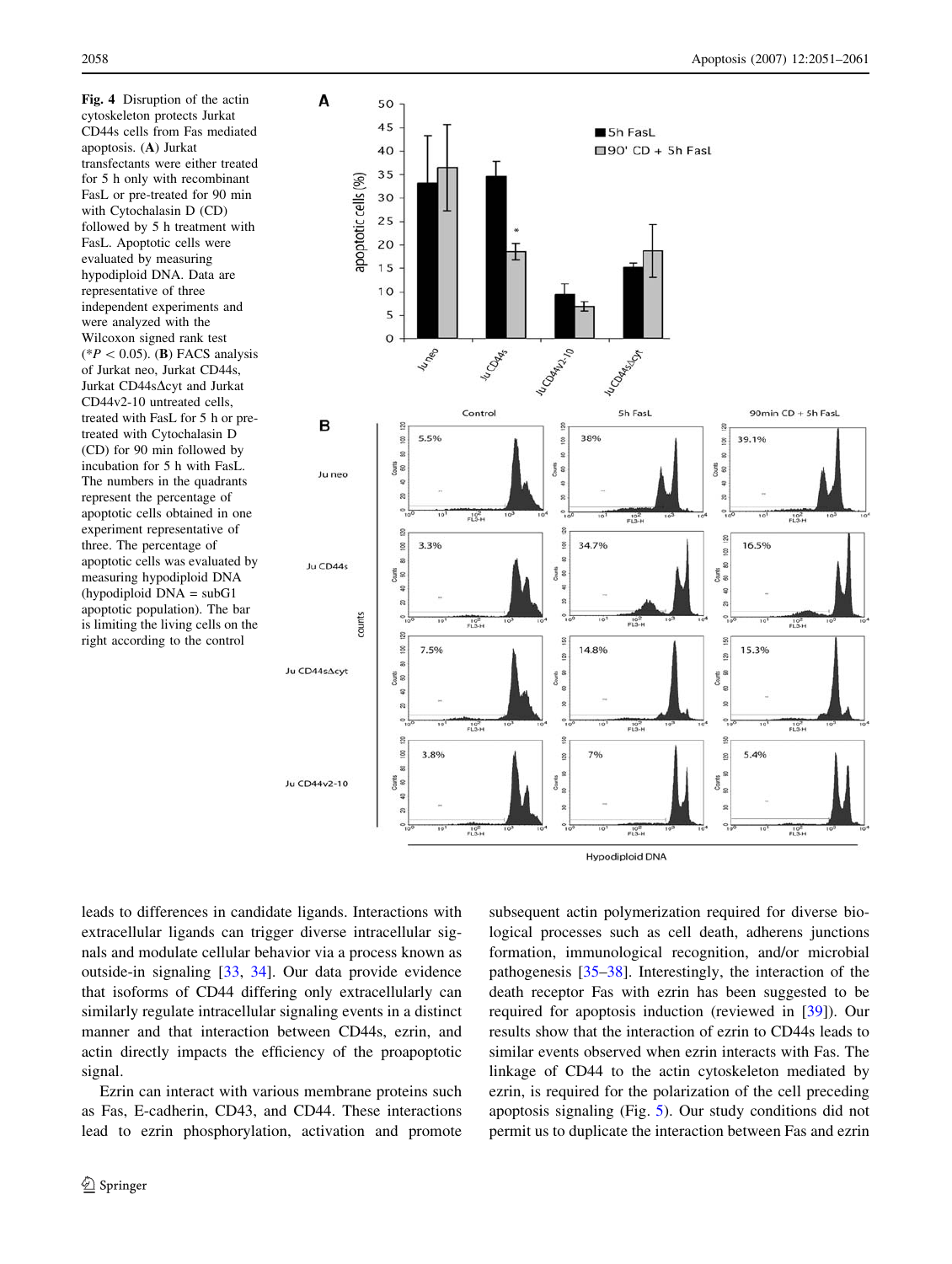<span id="page-8-0"></span>reported by others, (data not shown), however this could be due to differences in interacting partner affinities or differences in cell type. In our system, both CD44 and Fas are present and ezrin/moesin would almost certainly engage in a higher affinity interaction with CD44 than Fas. Regardless of which membrane receptor ezrin or moesin interact with (Fas or CD44), the consequences are identical. In both cases the interaction of ezrin or moesin with CD44 or Fas leads to actin organization and is crucial for maintaining susceptibility to Fas-mediated apoptosis.

In general, the connection between cell membrane proteins and actin, via the ERM proteins, appears to be a key regulator of cell homeostasis. From a metabolic perspective, it would seem to be more efficient and probably easier, for a cell to exploit the capacity to concentrate proteins in a specific site rather than synthesizing additional protein de novo.

#### CD44 regulates apoptosis

One way to explain these observations could be that different ligand binding or extracellular partner(s) may change the conformation of CD44 or its phosphorylation state, thus affecting the recruitment of signaling molecules and the anchorage of the cytoskeleton. In a previous report we have demonstrated that CD44v isoforms but not CD44s, interact with the death receptor Fas and, inhibit the death-signaling cascade [[26\]](#page-9-0). Hence, it is very likely that CD44v isoforms have a higher affinity for Fas. Tight interactions with Fas might reasonably be expected to prevent the interaction



Fig. 5 Model of regulation of cell death by CD44s Molecular mechanism suggesting how CD44s regulates apoptosis. We postulate that the interaction between the cytoplasmic domain of CD44s and ezrin and the consequent organization of the actin cytoskeleton are essential for proning the extrinsic apoptotic pathway. The organized actin filaments resulting from CD44s/ezrin interaction might function as a scaffold, which stabilizes the DISC (Death inducing signaling complexes) and consequently facilitates apoptosis signaling

with ezrin. This may provide one explanation for the controversial literature surrounding CD44, which has been described as both a pro-apoptotic molecule [\[40](#page-9-0)[–42](#page-10-0)], and an anti-apoptotic and pro-metastatic protein [\[43–47](#page-10-0)]. The present study together with our previous data [\[26](#page-9-0)] provide one explanation for this controversy. We suggest, on the one hand that CD44v isoforms, which are upregulated early in thymic development [[48\]](#page-10-0) and later during conditions such as chronic inflammations and cancer, exhibit an antiapoptotic effect by sequestering Fas [\[26](#page-9-0)]. On the other hand, we show that the standard form of CD44 selectively interacts with ezrin/moesin and the actin cytoskeleton forming a multimeric complex, that maintains or enhances susceptibility to apoptosis (Fig. 5). We also demonstrate that the  $CD44s\Delta$ cyt construct, which is similar to the naturally spliced isoform expressing a short cytoplasmic tail of only three amino acids, exerts an anti-apoptotic effect.

In contrast to CD44v, the CD44s isoform lacking the cytosolic domain does not interact with Fas (data not shown). Here we document a different anti-apoptotic mechanism; the CD44s truncated form exerts a protective effect towards cell death due to its inability to organize the actin cytoskeleton. Hence, the isoforms of CD44 can exhibit different and even opposite functions concerning regulation of cell death and can regulate apoptosis by diverse mechanisms.

These findings provide an enhanced understanding of the mechanisms by which CD44 regulates apoptosis, and provide new information concerning the function of the CD44s ''truncated'' isoform. The data demonstrate that potential therapeutic strategies for cancer or autoimmune diseases that target CD44 should be very specific. As shown here, the standard isoform contributes to actin organization, which is crucial for the efficient induction of Fas-mediated apoptosis. Therefore, nonspecific therapies, which target all CD44 isoforms, may be counter-productive.

Acknowledgements The authors would like to thank to Drs. Thomas Harder (Oxford, UK) for introducing the cavitation bomb method and A. Fontana (University Hospital, Zürich, Switzerland) for kindly providing us with the Neuro-2A cells expressing murine FasL. Thanks go also to Drs A. Rolink, H. Hirsch, I. Raineri for critical comments on the manuscript. We are grateful to Britt Johansson for making the transfectants as well as H. Kohler (Friedrich Miescher Institute, Basel) for sorting the transfectants. M. Wernli, V. Crotet, J. Samaridis, Dr. M. Ji and E. Kump for technical advice and assistance. Dr. P. Marbet and Dr. M. Hogan for their helpful advice concerning the confocal microscopy technique. Financial support: This work is supported by a grant from the Swiss Science Foundation (3100- 067084.01) and the Swiss Cancer League (OCS 1265-08-2002).

#### References

1. Fujita Y, Kitagawa M, Nakamura S et al (2002) CD44 signaling through focal adhesion kinase and its anti-apoptotic effect. FEBS Lett 528:101–108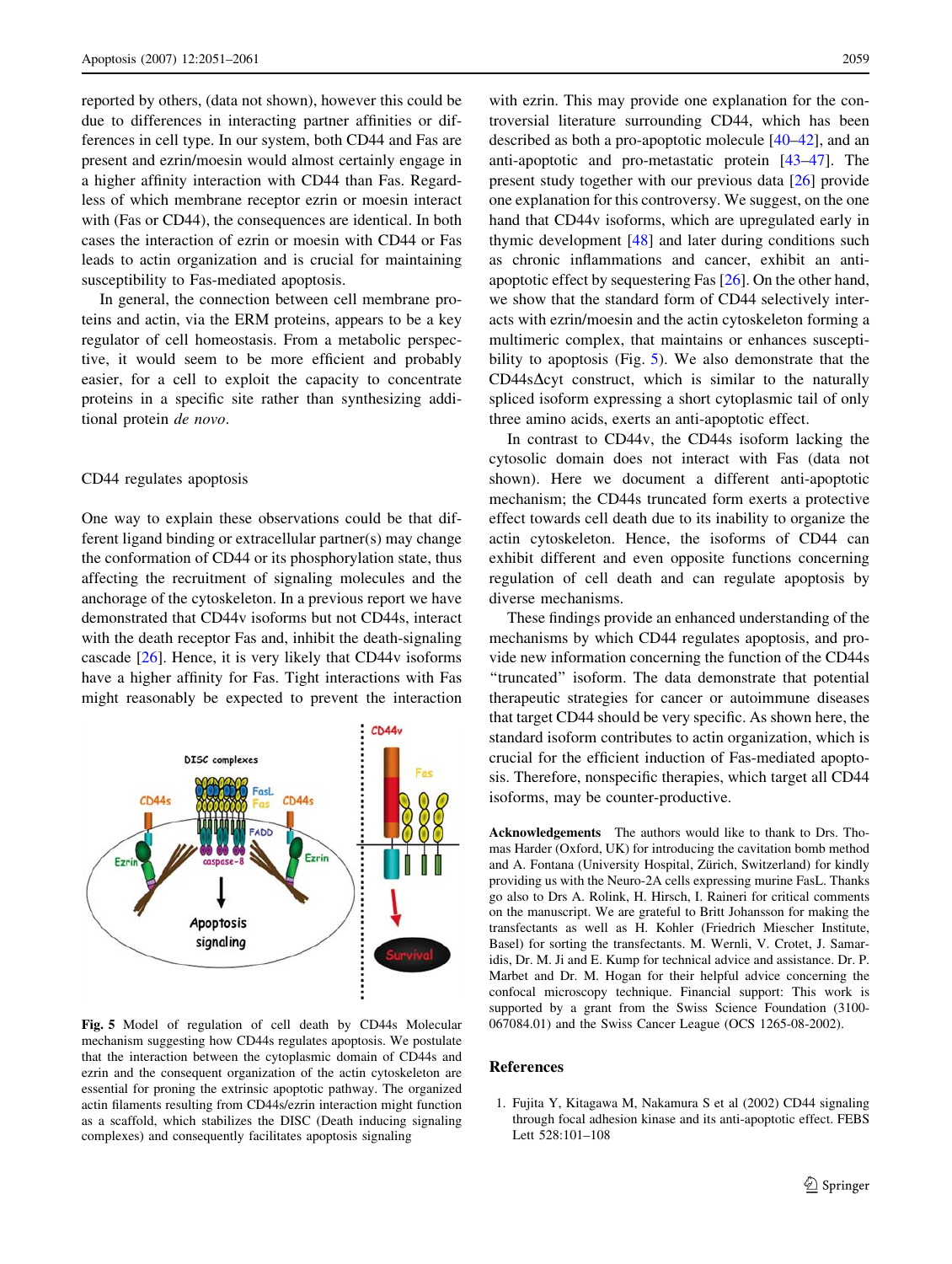- <span id="page-9-0"></span>2. Föger N, Marhaba R, Zöller M (2000) CD44 supports T cell proliferation and apoptosis by apposition of protein kinases. Eur J Immunol 10:2888–2899
- 3. Föger N, Marhaba R, Zöller M (2001) Involvement of CD44 in cytoskeleton rearrangement and raft reorganization in T cells. J Cell Sci 114:1169–1178
- 4. Ponta H, Sherman L, Herrlich PA (2003) CD44: from adhesion molecules to signalling regulators. Nat Rev Mol Cell Biol 4:33– 45
- 5. Lokeshwar VB, Bourguignon LY (1992) The lymphoma transmembrane glycoprotein GP85 (CD44) is a novel guanine nucleotide-binding protein which regulates GP85 (CD44)-ankyrin interaction. J Biol Chem 267:22073–22078
- 6. Oliferenko S, Paiha K, Harder T et al (1999) Analysis of CD44 containing lipid rafts: recruitment of annexin II and stabilization by the actin cytoskeleton. J Cell Biol 146:843–854
- 7. Legg JW, Isacke CM (1998) Identification and functional analysis of the ezrin-binding site in the hyaluronan receptor, CD44. Curr Biol 8:705–708
- 8. Tsukita S, Oishi K, Sato N, Sagara J, Kawai A (1994) ERM family members as molecular linkers between the cell surface glycoprotein CD44 and actin-based cytoskeletons. J Cell Biol 126:391–401
- 9. Yonemura S, Hirao M, Doi Y et al (1998) Ezrin/Radixin/Moesin (ERM) proteins bind to a positively charged amino acid cluster in the juxtamembrane cytoplasmic domain of CD44, CD43, and ICAM-2. J Cell Biol 140:885–895
- 10. Thorne RF, Legg JW, Isacke CM (2004) The role of the CD44 transmembrane and cytoplasmic domains in co-ordinating adhesive and signalling events. J Cell Sci 117:373–380
- 11. Tsukita S, Yonemura S (1999) Cortical actin organization: lessons from ERM (Ezrin/Radixin/Moesin) proteins. J Biol Chem 274:34507–34510
- 12. Bretscher A, Edwards K, Fehon R (2002) ERM proteins and merlin: integrators at the cell cortex. Nat Rev Mol Cell Biol 3:586–599
- 13. Suarez-Huerta N, Mosselmans R, Dumont J, Robaye B (2000) Actin depolymerization and polymerization are required during apoptosis in endothelial cells. J Cell Physiol 184:239–245
- 14. Subauste M, Von Herrath M, Benard V et al (2000) Rho family proteins modulate rapid apoptosis induced by cytotoxic T lymphocytes and Fas. J Biol Chem 275:9725–9733
- 15. Niggli V, Rossy J (2007) Ezrin/ radixin/moesin: Versatile controllers of signaling molecules and of the cortical cytoskeleton. Int J Biochem Cell Biol, doi: 10.1016/j.biocel.2007.02.012
- 16. Li Y, Harada T, Juang YT, Kyttaris VC, Wang Y, Zidanic M, Tung K, Tsokos GC (2007) Phosphorylated ERM is responsible for increased T cell polarization, adhesion, and migration in patients with systemic lupus erythematosus. J Immunol 178:1938–1947
- 17. Yonemura S, Tsukita S, Tsukita S (1999) Direct involvement of ezrin/radixin/moesin (ERM)-binding membrane proteins in the organization of microvilli in collaboration with activated ERM proteins. J Cell Biol 145:1497–1509
- 18. Legg JW, Lewis C, Parsons M, Ng T, Isacke C (2002) A novel PKC-regulated mechanism controls CD44 ezrin association and directional cell motility. Nat Cell Biol 4:399–407
- 19. Brown K, Birkenhead D, Lai J, Li L, Li R, Johnson P (2005) Regulation of hyaluronan binding by F-actin and colocalization of CD44 and phosphorylated ezrin/radixin/moesin (ERM) proteins in myeloid cells. Exp Cell Res 303:400–414
- 20. Jensen PV, Larsson LI (2004) Actin microdomains on endothelial cells: association with CD44, ERM proteins, and signaling molecules during quiescence and wound healing. Histochem Cell Biol 5:361–369
- 21. Orian-Rousseau V, Morrison H, Matzke A, Kastilan T, Pace G, Herrlich P, Ponta H (2007) Hepatocyte growth factor-induced activation requires ERM proteins linked to both CD44v6 and Factin. Mol Biol Cell 18:76–83
- 22. Bai Y, Liu YZ, Wang H, Xu Y, Stamenkovic I, Yu Q (2007) Inhibition of the hyaluronan-CD44 interaction by merlin contributes to the tumor suppressor activity of merlin. Oncogene 26:836–850
- 23. Gourlay CW, Ayscough KR (2005) The actin cytoskeleton: a key regulator of apoptosis and ageing? Nat Rev Mol Cell Biol 6:583– 589
- 24. Kulms D, Dussmann H, Poppelmann B, Stander S, Schwarz A, Schwarz T (2002) Apoptosis induced by disruption of the actin cytoskeleton is mediated via activation of CD95 (Fas/APO-1). Cell Death Differ 9:598–608
- 25. Bando M, Miyake Y, Shiina M, Wachi M, Nagai K, Kataoka T (2002) Actin cytoskeleton is required for early apoptosis signaling induced by anti-Fas antibody but not Fas ligand in murine B lymphoma A20 cells. Biochem Biophys Res Commun 290:268–274
- 26. Mielgo A, Van Driel M, Bloem A, Landmann L, Günthert U (2006) A novel anti-apoptotic mechanism based on interference of Fas signaling by CD44 variant isoforms. Cell Death Differ 13:465–477
- 27. Cooper J (1987) Effects of cytochalasin and phalloidin on actin. J Cell Biol 105:1473–1478
- 28. Nicoletti I, Migliorati G, Pagliacci MC, Grignani F, Riccardi C (1991) A rapid and simple method for measuring thymocyte apoptosis by propidium iodide staining and flow cytometry. J Immunol Methods 139:271–279
- 29. Landmann L (2002) Deconvolution improves colocalization analysis of multiple fluorochromes in 3D confocal data sets more than filtering techniques. J Microsc 208:134–147
- 30. Costes SV, Daelemans D, Cho EH, Dobbin Z, Pavlakis G, Lockett S (2004) Automatic and quantitative measurement of protein–protein colocalization in live cells. Biophys J 86(6):3993–4003
- 31. Harder T, Kuhn M (2001) Immunoisolation of TCR signaling complexes from Jurkat T leukemic cells. Sci STKE 2007(71):PL1
- 32. Stupack DG, Cheresh DA (2002) Get a ligand, get a life: integrins signaling and cell survival. J Cell Sci 115:3729–3738
- 33. Miao H, Li S, Hu Y, Yuan S et al (2002) Differential regulation of Rho GTPases by beta1 and beta3 integrins: the role of an extracellular domain of integrin in intracellular signaling. J Cell Sci 115:2199–2206
- 34. de Melker A, Sonnenberg A (1999) Integrins: alternative splicing as a mechanism to regulate ligand binding and integrin signaling events. Bioessays 21:499–509
- 35. Parlato S, Giammarioli A, Logozzi M et al (2000) CD95 (APO-1/ Fas) linkage to the actin cytoskeleton through ezrin in human T lymphocytes: a novel regulatory mechanism of the CD95 apoptotic pathway. EMBO J 19:5123–5134
- 36. Pujuguet P, Del Maestro L, Gautreau A, Louvard D, Arpin M (2003) Ezrin regulates E-cadherin-dependent adherens junction assembly through Rac1 activation. Mol Biol Cell 14:2181–2191
- 37. Roumier A, Olivo-Marin J, Arpin M et al (2001) The membranemicrofilament linker ezrin is involved in the formation of the immunological synapse and in T cell activation. Immunity 15:715–728
- 38. Pust S, Morrison H, Wehland J, Sechi A, Herrlich P (2005) Listeria monocytogenes exploits ERM protein functions to efficiently spread from cell to cell. EMBO J 24:1287–1300
- 39. Fais S, De Milito A, Lozupone F (2005) The role of Fas to ezrin association in Fas-mediated apoptosis. Apoptosis 10:941–947
- 40. Chen D, McKallip R, Zeytun A et al (2001) CD44-deficient mice exhibit enhanced hepatitis after concanavalin A injection: